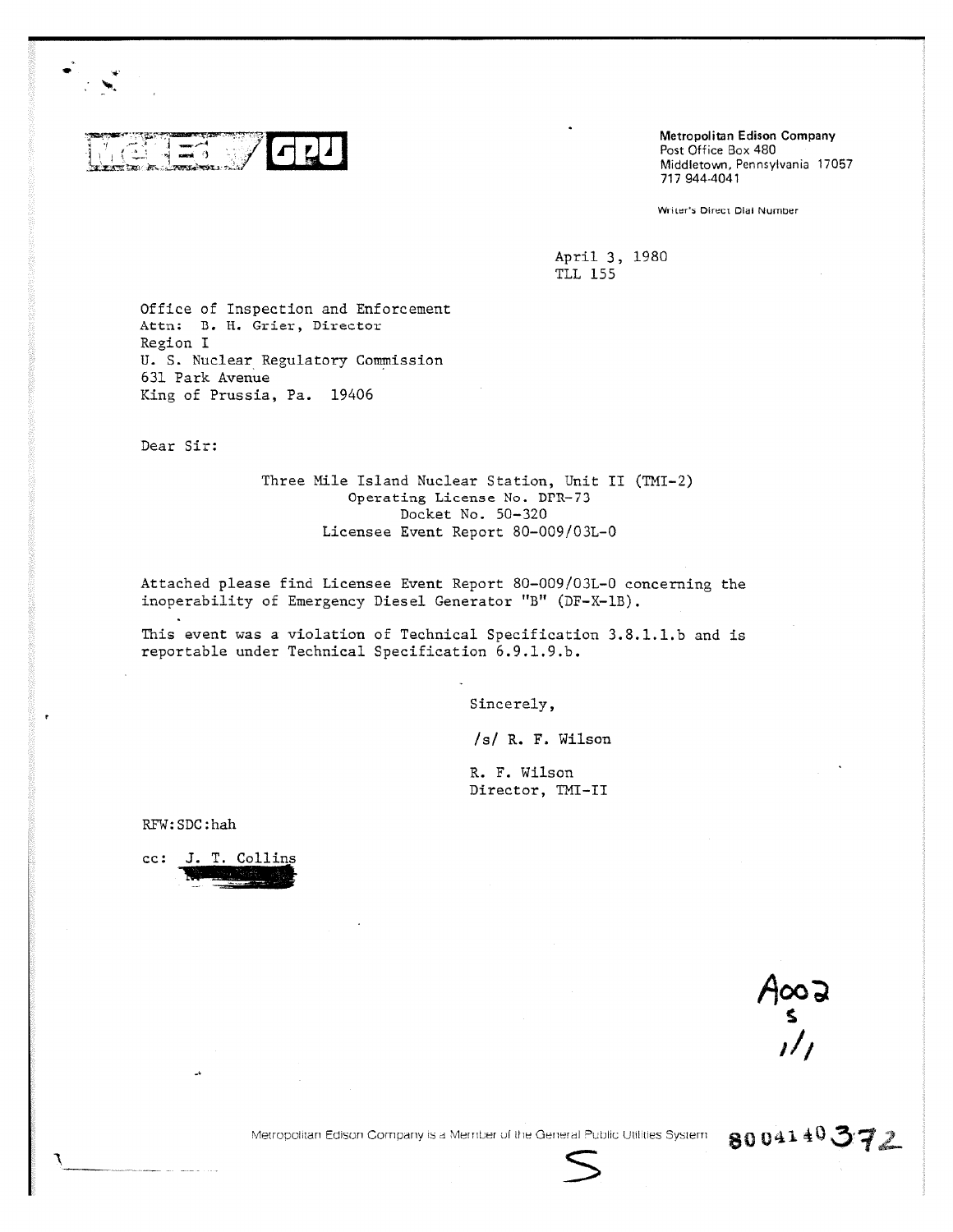|                                                                                                                                                                                                                                                                                                                                                                                                                                                                                                                                                                                                                                                                  | Attachment 1<br>- 155<br>TLL.                          |
|------------------------------------------------------------------------------------------------------------------------------------------------------------------------------------------------------------------------------------------------------------------------------------------------------------------------------------------------------------------------------------------------------------------------------------------------------------------------------------------------------------------------------------------------------------------------------------------------------------------------------------------------------------------|--------------------------------------------------------|
| <b>NRC FORM 366</b><br><b>J. S. NUCLEAR REGULATORY COMMISSION</b><br>(7.77)                                                                                                                                                                                                                                                                                                                                                                                                                                                                                                                                                                                      |                                                        |
| LICENSEE EVENT REPORT<br>CONTROL BLOCK:<br>ASE PRINT OR TYPE ALL REQUIRED INFORMATION)<br>$\left(1\right)$                                                                                                                                                                                                                                                                                                                                                                                                                                                                                                                                                       |                                                        |
| 0 0<br>$\overline{0}$<br>$\overline{0}$<br>0<br>$\mathbf{0}$                                                                                                                                                                                                                                                                                                                                                                                                                                                                                                                                                                                                     | $\overline{G}$<br>್ರ                                   |
| CON'T<br>REPORT<br>$\underbrace{01510101013121000}_{\text{OCKET NUMBER}}\bigcirc \underbrace{01312100}_{\text{GCKET NUMBER}}\bigcirc \underbrace{01310151810}_{\text{EVENT SATE}}\bigcirc \underbrace{01410151}_{\text{ACFORT SATE}}$<br><u>ി(</u> 6)<br><u>_8 l</u><br>$0+1$<br>(X 6)<br>SOURCE<br>EVENT DESCRIPTION AND PROBABLE CONSEQUENCES (10)<br>During recovery mode operation (cold shutdown state) and while Emergency Diesel<br>$0$   2                                                                                                                                                                                                               |                                                        |
| Generator "A" (DF-X-1A) was down for annual maintenance, Emers Generator "B" (DF-<br>$0$ $3$                                                                                                                                                                                                                                                                                                                                                                                                                                                                                                                                                                     |                                                        |
| X-1B) was started to verify operability per the action statement of T.S. 3.8.1.1.<br>$\mathbf{0}$<br>$\ddot{a}$                                                                                                                                                                                                                                                                                                                                                                                                                                                                                                                                                  |                                                        |
| This event had no effect<br>The Diesel Generator would start but could not be loaded.<br>$0$   5                                                                                                                                                                                                                                                                                                                                                                                                                                                                                                                                                                 |                                                        |
| on the facility or the natural circulation convective core cooling. This event<br>$\circ$<br>6                                                                                                                                                                                                                                                                                                                                                                                                                                                                                                                                                                   |                                                        |
| was a violation of Tech. Spec. 3.8.1.1.b and is reportable under 6.9.1.9.b.<br>0<br>7                                                                                                                                                                                                                                                                                                                                                                                                                                                                                                                                                                            |                                                        |
| 8.<br>80                                                                                                                                                                                                                                                                                                                                                                                                                                                                                                                                                                                                                                                         |                                                        |
| $\bullet$<br><b>SYSTEM</b><br>CAUSE<br>CAUSE<br>CODE<br>SUBCODE<br><b>COMPONENT CODE</b><br>CODE                                                                                                                                                                                                                                                                                                                                                                                                                                                                                                                                                                 | COMP.<br>VALVE<br><b>SUBCODE</b><br><b>SUBCODE</b>     |
| т<br>B R<br>Е<br>(13)<br>(16)<br>(12)<br>C IK<br>Z.<br>B<br>А<br>19<br>18<br><b>REVISION</b><br>OCCURRENCE<br><b>REPORT</b><br><b>SEQUENTIAL</b><br>LER/RO   EVENT YEAR<br>CODE<br>REPORT NO.<br>TYPE<br>NO.<br>REPORT<br>0<br>3<br>L<br>0<br><b>NUMBER</b><br>26<br>٦Λ<br>32<br>ACTION FUTURE<br>EFFECT<br>NPRD-4<br>PRIME COMP.<br>COMPONENT<br>SHUTDOWN<br><b>ATTACHMENT</b><br>mous (22)<br>ON PLANT<br><b>SUPPLIER</b><br><b>TAKEN</b><br><b>ACTION</b><br><b>METHOD</b><br>MANUFACTURER<br><b>SUBMITTED</b><br>FORM SUB.<br>0.<br>N<br>z<br>(21)<br>(20)<br>(23)<br>$\left( 24\right)$<br>(25<br>(26<br>х<br>CAUSE DESCRIPTION AND CORRECTIVE ACTIONS (27) |                                                        |
| During maintenance/troubleshooting of the "A" Emergency Diesel Generator, a switch<br>$\circ$<br>controlling the input signal to the frequency relay (Unit "B")/was opened                                                                                                                                                                                                                                                                                                                                                                                                                                                                                       |                                                        |
| $\mathbf{1}$<br>rendering the "B" Emergency Diesel Generator inoperable. The switch was closed.                                                                                                                                                                                                                                                                                                                                                                                                                                                                                                                                                                  |                                                        |
| $1 \mid 2 \mid$<br>The switches will be labeled to distinguish metering vs. relaying circuits.                                                                                                                                                                                                                                                                                                                                                                                                                                                                                                                                                                   |                                                        |
| $\mathbf{3}$                                                                                                                                                                                                                                                                                                                                                                                                                                                                                                                                                                                                                                                     |                                                        |
| 4<br>89<br>METHOD OF<br>FACILITY<br>(30)<br><b>K POWER</b><br>OTHER STATUS<br>STATUS<br>DISCOVERY<br>N/A<br>01<br>G(28)<br>01(29)<br>01<br>Z<br>(31)<br>5.<br>8<br>10<br>13<br>44<br>46                                                                                                                                                                                                                                                                                                                                                                                                                                                                          | 80<br>(32)<br>DISCOVERY DESCRIPTION<br>N/A<br>80       |
| CONTENT<br>ACTIVITY<br>AMOUNT OF ACTIVITY (35)<br>RELEASED OF RELEASE<br>N/A<br>5.<br>10<br>45<br>-1.1<br>44<br>PERSONNEL EXPOSURES                                                                                                                                                                                                                                                                                                                                                                                                                                                                                                                              | <b>{36}</b><br><b>LOCATION OF RELEASE</b><br>N/A<br>30 |
| OESCRIPTION (39)<br>NUMBER<br>TYPE<br>N/A<br>37<br>Z(38)                                                                                                                                                                                                                                                                                                                                                                                                                                                                                                                                                                                                         |                                                        |
| 9<br>13<br>21 12<br>PERSONNEL INJURIES<br><b>DESCRIPTION</b> (41)<br>NUMBER                                                                                                                                                                                                                                                                                                                                                                                                                                                                                                                                                                                      | 80                                                     |
| N/A<br>0<br>0<br>$0 \frac{1}{40}$<br>11<br>12<br>kit e<br>LOSS OF OR DAMAGE TO FACILITY                                                                                                                                                                                                                                                                                                                                                                                                                                                                                                                                                                          |                                                        |
| (43)<br>TYPE<br><b>DESCRIPTION</b><br>N/A<br>Z.<br>'42                                                                                                                                                                                                                                                                                                                                                                                                                                                                                                                                                                                                           |                                                        |
| 10<br>PUBLICITY<br>DESCRIPTION (45)<br>ISSUED.<br>N/A<br>$2 \frac{1}{44}$<br>ി<br>ı٥                                                                                                                                                                                                                                                                                                                                                                                                                                                                                                                                                                             | жυ<br>NAC USE ONE C<br>68 69                           |
| 90<br>(717)<br>948-8461<br>S. D. Chaplin<br>NAME OF PREPARER<br>PHONE:                                                                                                                                                                                                                                                                                                                                                                                                                                                                                                                                                                                           |                                                        |
| 8004140                                                                                                                                                                                                                                                                                                                                                                                                                                                                                                                                                                                                                                                          |                                                        |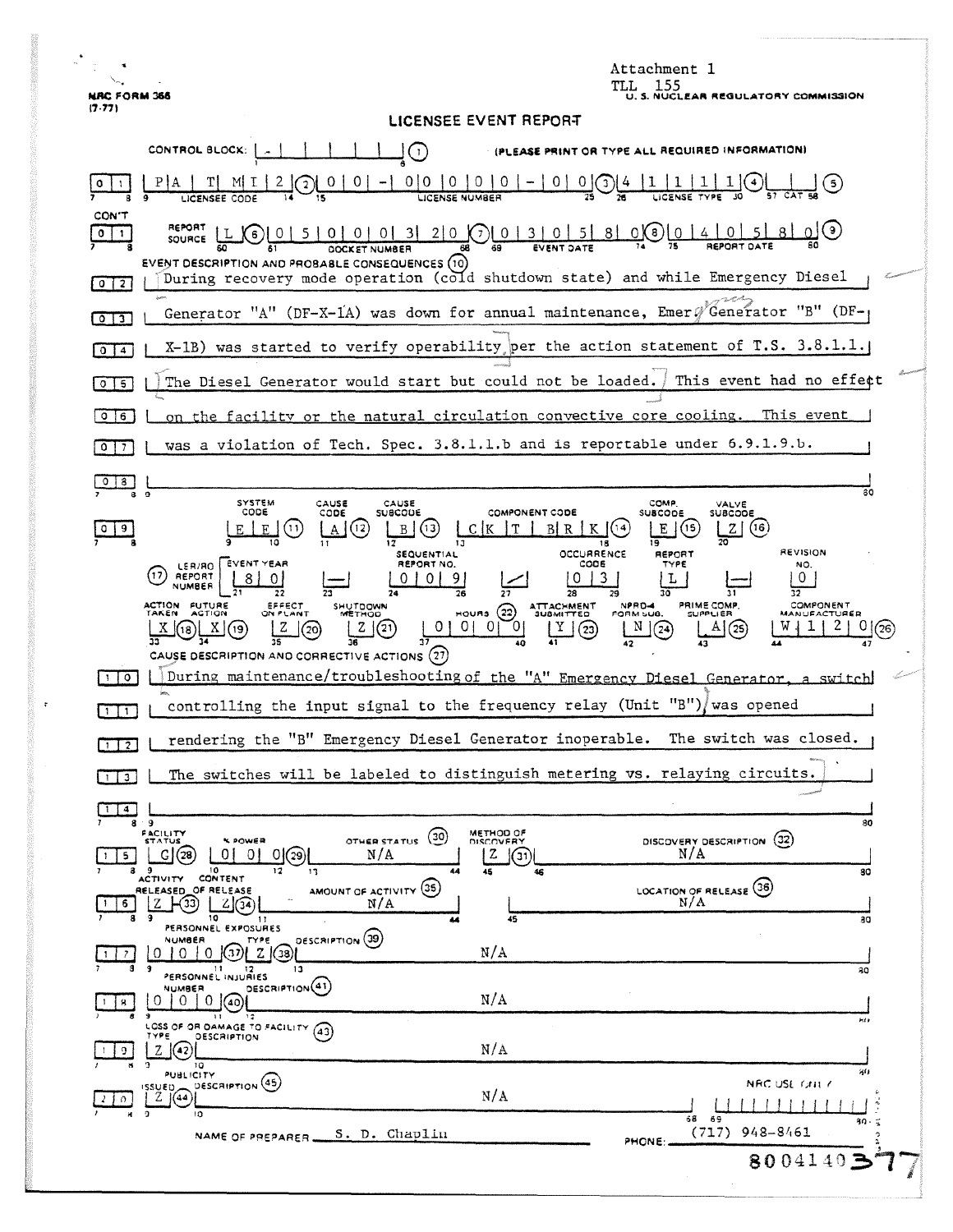Attachment 2 . TLL 155

# LICENSEE EVENT REPORT NARRATIVE REPORT  $IMI-II$

LER 80-009/03L-0 EVENT DATE-MARCH 5, 1980

### I. EXPLANATION OF OCCURRENCE

Diesel Generator, DF-X-1A, was out of service for annual inspection and maintenance. In accordance with action Statement for Technical Specification 3.8.1.1, diesel generator DF-X-1B was started to verify operability. The diesel successfully started, but the green ready to load light was not obtained, and the diesel generator breaker could not be closed. This resulted in both class IE diesel generators being inoperable simultaneously. This resulted in entering action statement b of Tech Spec 3.8.1.1.

### II. CAUSE OF THE OCCURRENCE

The problem was found to be an open frequency relay circuit caused by the inadvertent opening of a switch on DF-X-1B local panel 309. This defeated the up-to-frequency permissive for closing the diesel generator breaker.

A varmeter was removed from panel 309 at 11:30 on the date indicated, to aid in trouble-shooting a voltage regulator malfunction on DF-X-1A (the DF-X-1A varmeter was defective). In order to allow the DF-X-1B control circuits to function properly with the meter removed, and to prevent damage to current transformers, 3 switches which open the PT (potential transformer) circuits to the meter and 3 CT (current transformer) shorting switches were placed in the test position. These 6 switches are located in a group of 7 covered switches on the front of panel 309, and. can be placed in the test position without removing the diesel from an operable emergency standby status. However, when these 6 switches were actuated, the seventh switch was also actuated, inadvertently. This resulted in the removal of the input signal to the frequency relay.

## III. CIRCUMSTANCES SURROUNDING THE OCCURRENCE

At the time of the occurrence, the Unit IT facility was in a long term cold shutdown state (Recovery Mode). The reactor decay heat was being removed via natural circulation to the A steam generator which is operating in a 'steaming' mode. Throughout the event there was no Loss of Natural Circulation in the RCS system.

### IV. CORRECTIVE ACTION TAKEN OR TO BE TAKEN

The defective meter from DF-X-1A was installed in DF-X-1B, and all \_switches were returned to normal position. The diesel generator was